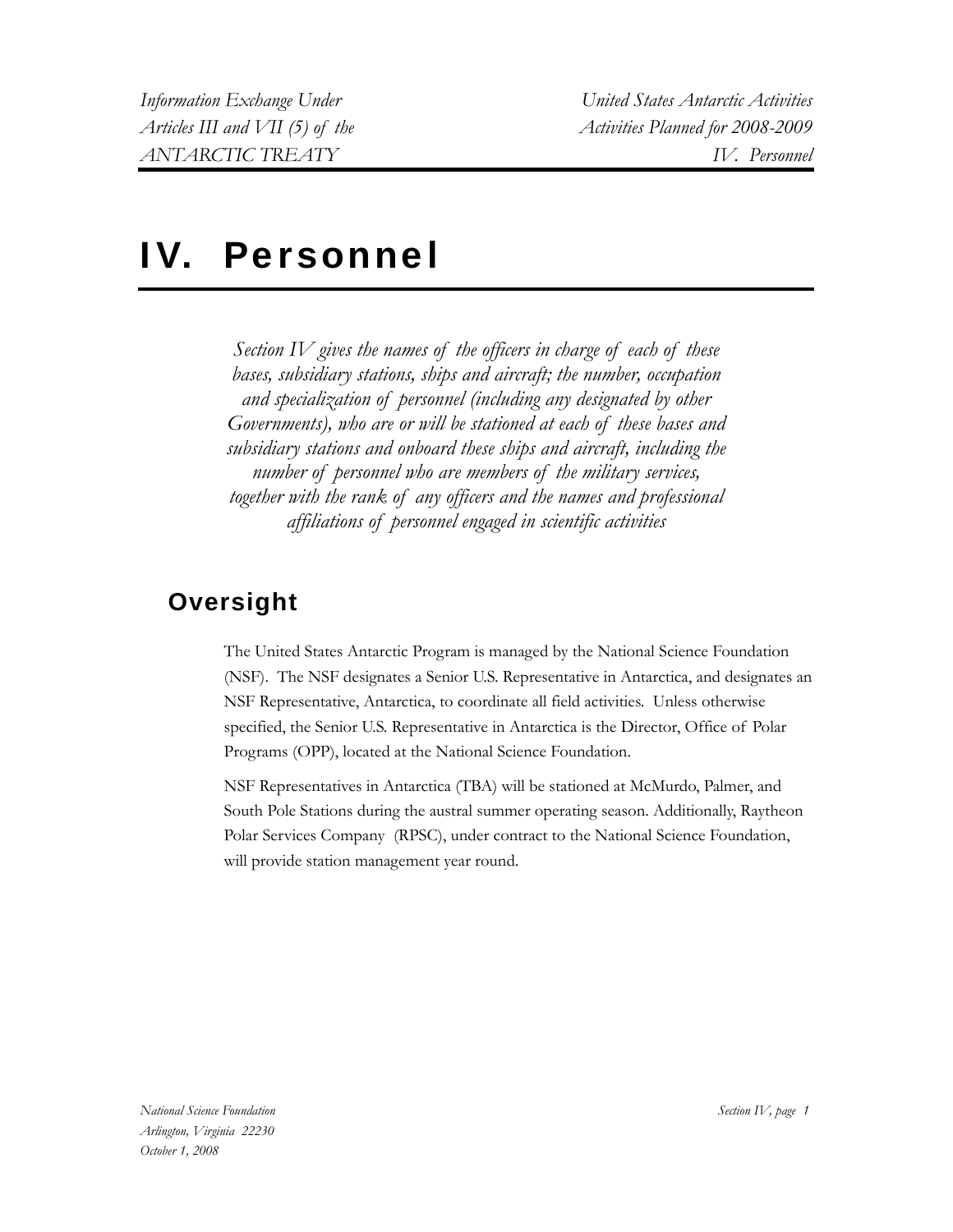## **Officers in Charge of Bases**

Each U.S. station has a station manager for operations/logistics support and a station science leader. Station managers for the 2007-2008 season will be:

## **McMurdo Station**

| Don Brogan                      | 20 Feb $08 - 20$ Oct $08$   |
|---------------------------------|-----------------------------|
|                                 | $10$ Nov $08 - 20$ Feb $09$ |
| Michael Dyer                    | 13 Oct $08 - ?$             |
| Tom Ellis                       | 13 Oct $08 - ?$             |
| Terry Melton                    | $4$ Sept $08 - 25$ Feb $09$ |
| William Henriksen (winter-over) | 25 Feb $08 - 4$ Oct $08$    |

## **Amundsen-Scott South Pole Station**

| Dave Scheuerman | $23 \text{ Oct } 08 - 14 \text{ Feb } 09$ |
|-----------------|-------------------------------------------|
| Logan Grover    | 14 Feb $09 - 25$ Oct $09$                 |

## **Palmer Station**

| Rebecca Shoop     | 19 Sep $08 - 3$ Jan $09$ |
|-------------------|--------------------------|
| Robert Farrell    | 3 Jan 09 – 2 Apr 09      |
| TBD (winter over) | $2$ Apr $09 - 20$ Sep 09 |

## **Officers in Charge of Ships**

| Champion Class T-5 Tanker                    | TBA                            |
|----------------------------------------------|--------------------------------|
| (fuel tanker)                                |                                |
| Cargo Re-supply Vessel, <i>American Tern</i> | TBA                            |
| R/V Nathaniel B. Palmer                      | Captains Mike Watson and Scott |
|                                              | Dunawav                        |

*National Science Foundation Arlington, Virginia 22230 October 1, 2008*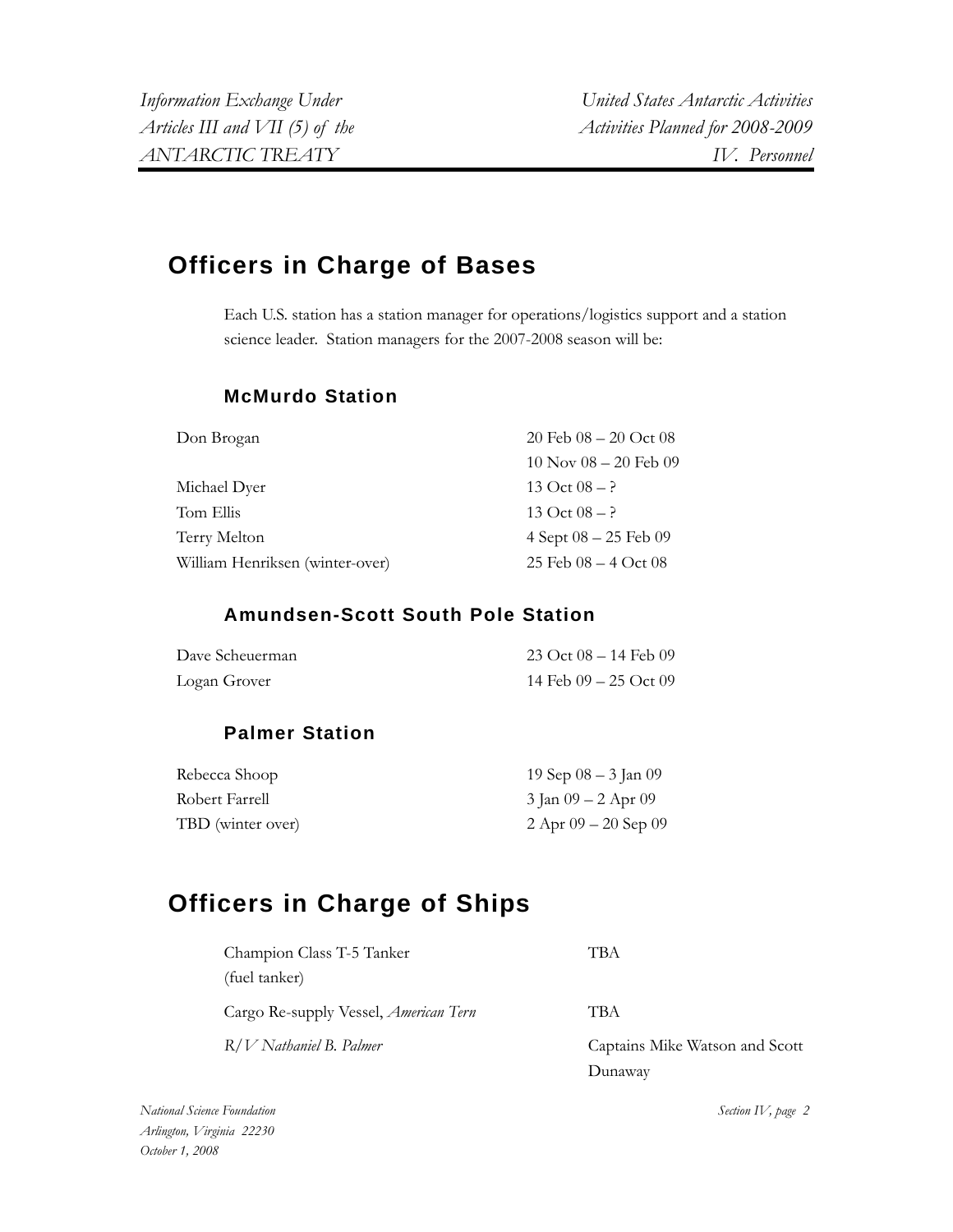*R/V Laurence M. Gould* Captains Martin Galster and Scott Flanagan

## **Numbers, Occupations and Specialization of Personnel**

## **McMurdo**

|                            | Summer   |          | Winter   |          |
|----------------------------|----------|----------|----------|----------|
|                            | Military | Civilian | Military | Civilian |
| Headquarters               | 3        | 40       | $\Omega$ | 10       |
| Science Support            | $\theta$ | 42       | $\Omega$ | 5        |
| Operations                 | 2        | 252      | $\Omega$ | 44       |
| Logistics                  | 62       | 91       | 0        | 14       |
| SPSM/SPSE                  | 0        | 2        | 0        | $\Omega$ |
| Engineering/Construction   | $\theta$ | 75       | 0        | 12       |
| <b>Information Systems</b> | 0        | 37       | 0        | 8        |
| Aviation                   | 187      | 40       | 4        |          |
| Scientists                 | $\theta$ | 149      | $\Omega$ |          |
| Working Visitors           | 3        | 34       |          | 2        |

## **South Pole**

|                            | Summer   |          | Winter           |          |
|----------------------------|----------|----------|------------------|----------|
|                            | Military | Civilian | Military         | Civilian |
| Headquarters               | $\theta$ | 12       | $\left( \right)$ | 3        |
| Science Support            | $\theta$ | 10       |                  | 5        |
| Operations, EH&S           | $\theta$ | 38       | $\theta$         | 13       |
| Logistics                  | $\theta$ | 18       | $\left( \right)$ | 3        |
| SPSM/SPSE                  | $\theta$ | $\Omega$ |                  | $\Omega$ |
| Engineering/Construction   | $_{0}$   | 15       |                  | 14       |
| <b>Information Systems</b> |          | 13       |                  |          |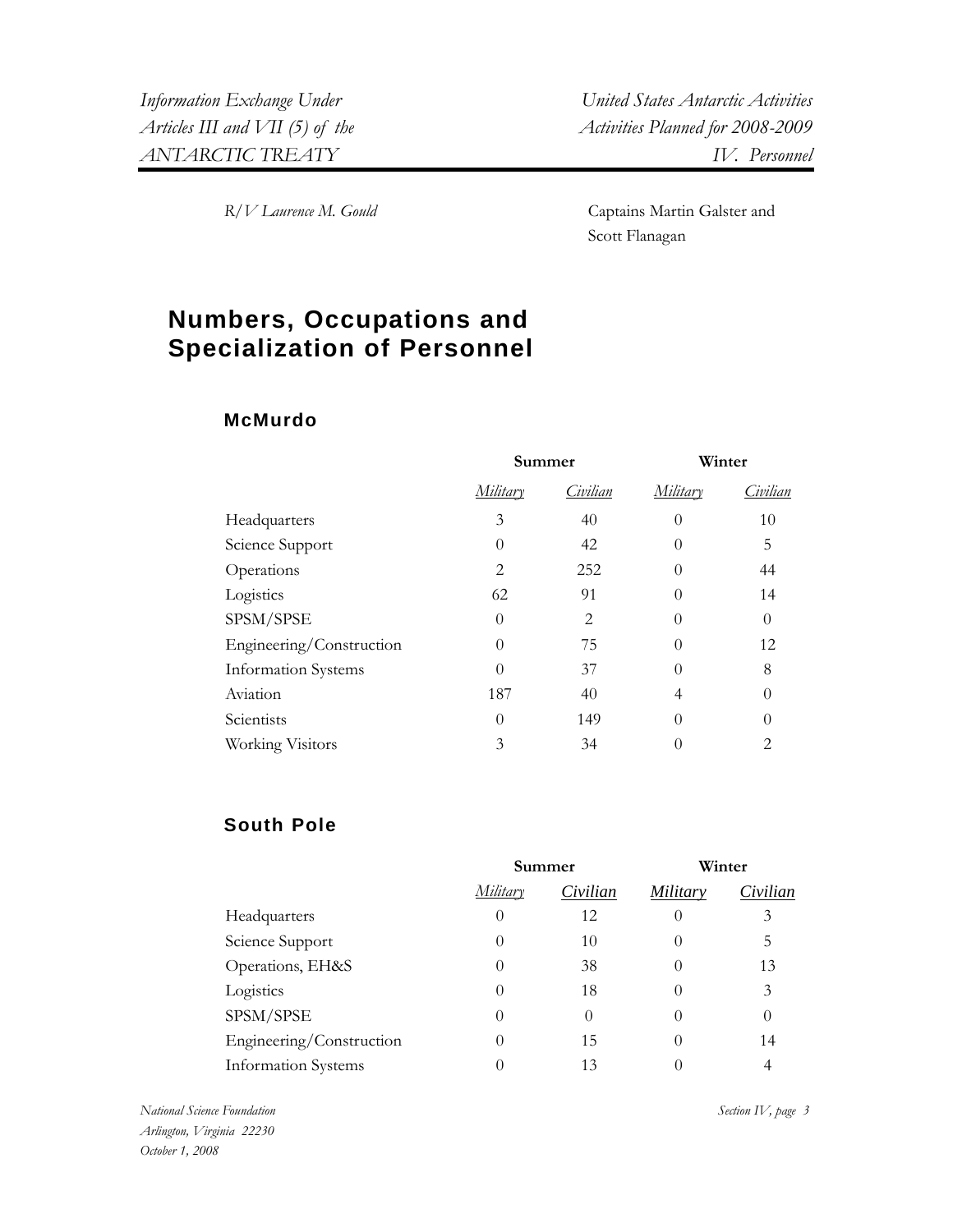| Information Exchange Under        | United States Antarctic Activities |
|-----------------------------------|------------------------------------|
| Articles III and $VII$ (5) of the | Activities Planned for 2008-2009   |
| ANTARCTIC TREATY                  | IV. Personnel                      |
|                                   |                                    |

| Aviation         |    |  |
|------------------|----|--|
| Scientists       | 84 |  |
| Working Visitors |    |  |

## **Palmer Station**

| Summer   |          | Winter   |          |
|----------|----------|----------|----------|
| Military | Civilian | Military | Civilian |
| $\theta$ |          |          |          |
| $\theta$ | 4        |          | 3        |
| $\cup$   |          |          | 4        |
|          | 2        |          | 2        |
| $\theta$ | 5        |          |          |
| $\theta$ | 3        |          | 2        |
| $\theta$ |          |          | 10       |
|          |          |          | 2        |
|          |          |          |          |

## **West Antarctic Ice Sheet (WAIS) Divide Camp**

|                           | <b>Summer Only</b> |          |
|---------------------------|--------------------|----------|
|                           | <i>Military</i>    | Civilian |
| Camp Supervisor           | 0                  |          |
| Camp Supervisor, Asst     | $\left( \right)$   |          |
| Medic                     | 0                  | 2        |
| Meteorologist Technician  | 0                  | 1        |
| Cook                      | 0                  | 3        |
| Heavy Equipment Mechanic  | 0                  | 1        |
| <b>Equipment Operator</b> | 0                  | 2        |
| Engineering/Construction  | 0                  | 6        |
| Scientists                | $\Omega$           | 30       |
| Fuels Personnel           |                    | 1        |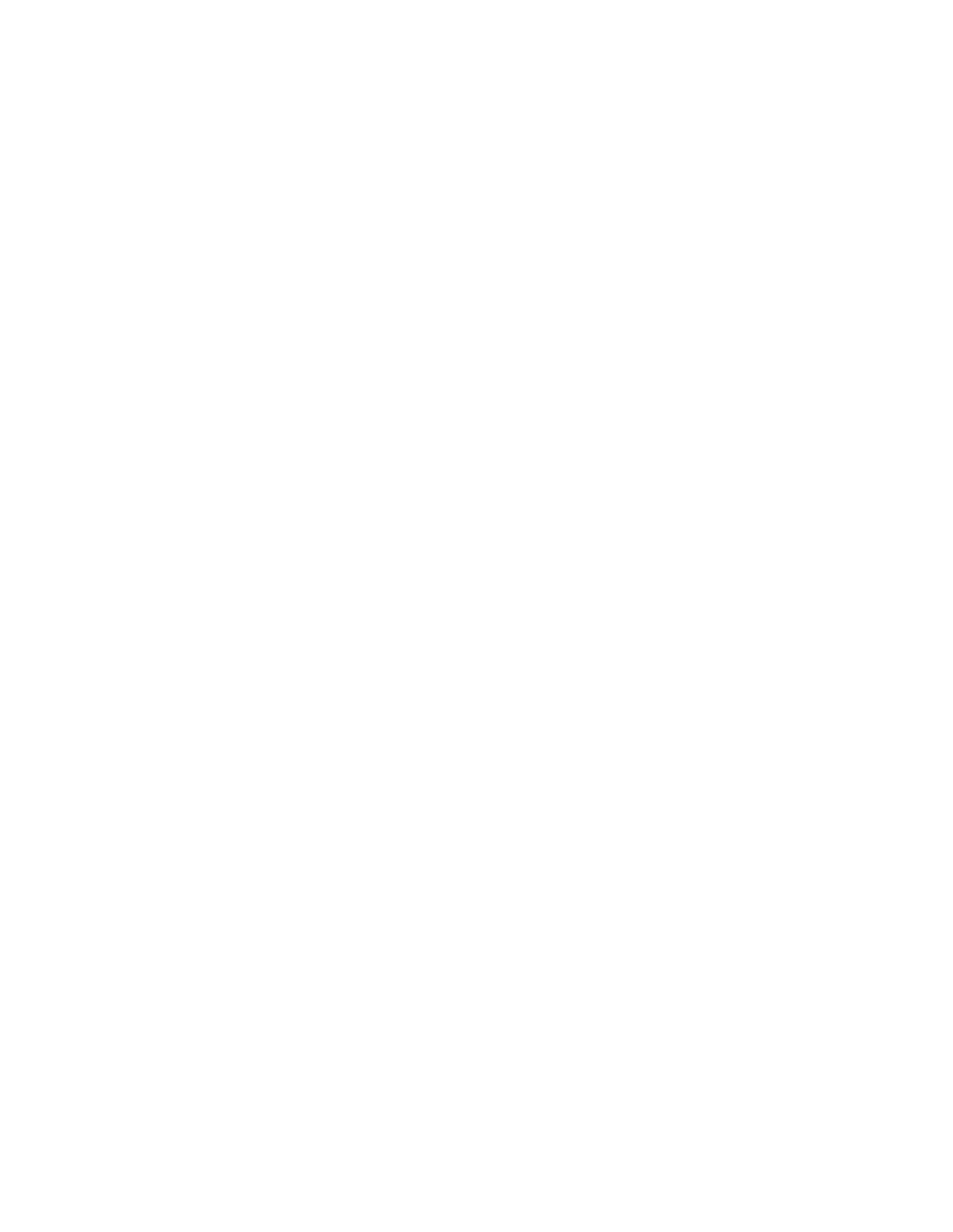#### *R/V Nathaniel B. Palmer*

|                 | Number of Personnel |
|-----------------|---------------------|
| Crew            | 20                  |
| Scientists/RPSC | 22                  |

### *R/V Laurence M. Gould*

|                 | Number of Personnel |
|-----------------|---------------------|
| Crew            | 15                  |
| Scientists/RPSC | 28                  |

## **Names and Professional Affiliation of Personnel Engaged in Scientific Activities**

Further details are found in Section VI (Appendix II), and are cross-referenced here according to the project identification code. (Note: suffix M=McMurdo, S= South Pole, P=Palmer Station, N=R/V Nathaniel B. Palmer, L=R/V Laurence M. Gould, E=Other). The numbers in parentheses besides the principal investigator's name represent the anticipated number of field party members. Projects are listed by scientific discipline under each major field location or platform.

## **MCMURDO STATION** (366 Scientists)

### Aeronomy & Astrophysics (71 Scientists)

|                  | I.D. No.    | Institution                 |
|------------------|-------------|-----------------------------|
| Fraser-Smith (0) | $A-100-M$   | Stanford University         |
| Engebretson (2)  | $A-102-M/S$ | Augsburg College            |
| Hernandez (4)    | $A-110-M/S$ | University of Washington    |
| Weatherwax (3)   | $A-111-M/S$ | Siena College               |
| Lessard $(2)$    | $A-112-M$   | University of New Hampshire |
| Bieber $(0)$     | $A-120-M$   | University of Delaware      |
| Deshler (4)      | $A-131-M$   | University of Wyoming       |

*National Science Foundation Arlington, Virginia 22230 October 1, 2008*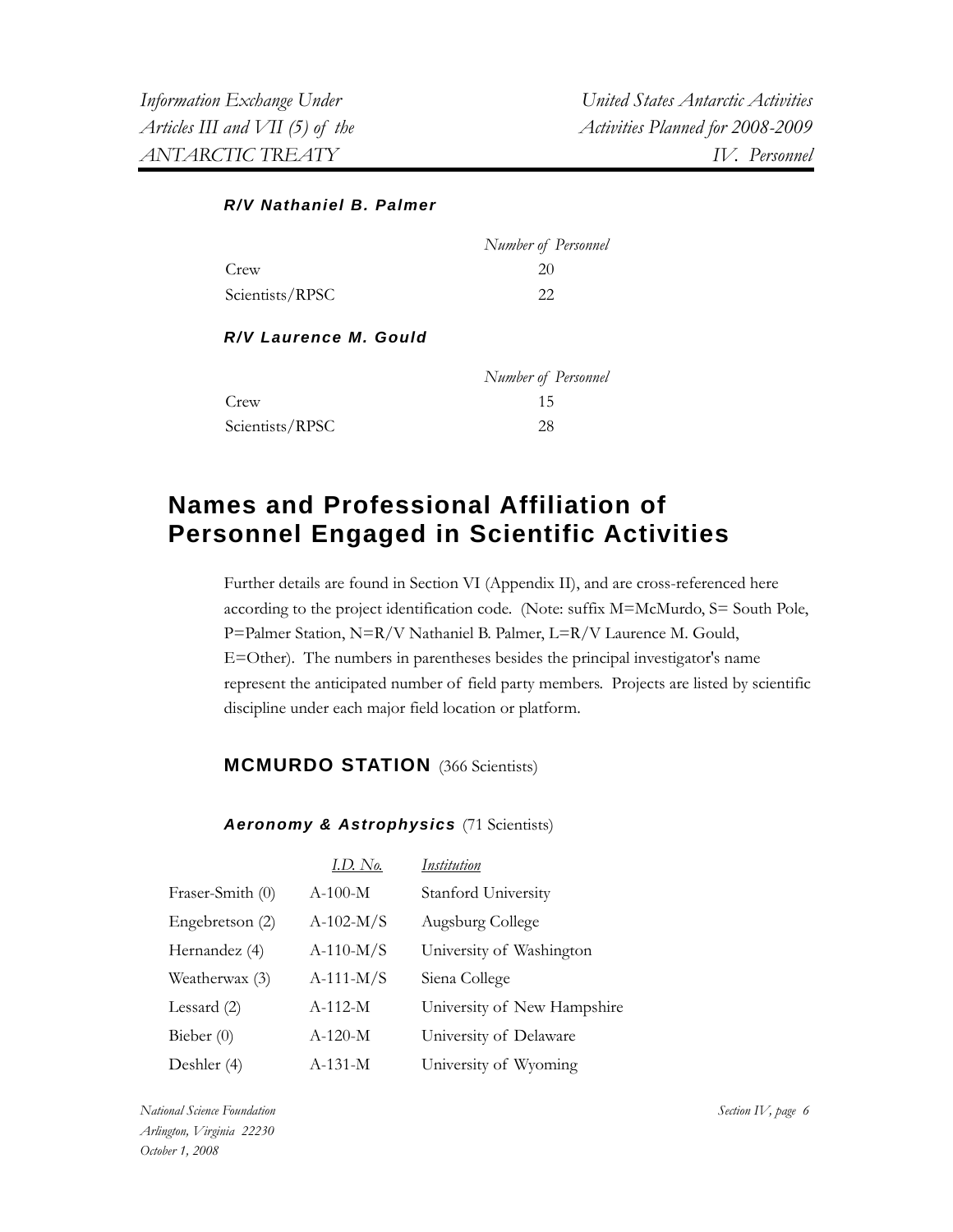|               | <u>I.D. No.</u> | <i><u><b>Institution</b></u></i>              |
|---------------|-----------------|-----------------------------------------------|
| Seo $(9)$     | $A-137-M$       | University of Maryland                        |
| Mitchell (3)  | $A-140-M$       | National Aeronautics and Space Administration |
| Gorham (15)   | $A-142-M$       | University of Hawaii                          |
| Sullivan (29) | $A-145-M$       | Columbia Scientific Balloon Facility          |

## **Organisms and Ecosystems** (98 Scientists)

|               | I.D. No.    | Institution                          |
|---------------|-------------|--------------------------------------|
| Garrott (8)   | $B-009-M$   | Montana State University Bozeman     |
| Davis $(7)$   | $B-017-M$   | Texas A & M University               |
| Ainley (8)    | $B-031-M$   | H.T. Harvey & Associates             |
| Emslie (6)    | $B-034-E/M$ | (Other)                              |
| Kim (8)       | $B-174-M$   | San Jose State University            |
| Ponganis (6)  | $B-197-M$   | Scripps Institution of Oceanography  |
| Doran (7)     | $B-211-M$   | University of Illinois Chicago       |
| Saito (5)     | $B-243-M$   | Woods Hole Oceanographic Institution |
| Carpenter (4) | B-305-M     | San Francisco State University       |
| Joye $(4)$    | B-332-M     | University of Georgia                |
| Lyons $(4)$   | $B-420-M$   | Ohio State University                |
| McKnight (3)  | $B-421-M$   | University of Colorado Boulder       |
| Priscu (4)    | $B-422-M$   | Montana State University Bozeman     |
| Virginia (5)  | $B-423-M$   | Dartmouth College                    |
| Wall (4)      | B-424-M     | Colorado State University            |
| Fountain (4)  | B-425-M     | Portland State University            |
| Doran (4)     | B-426-M     | University of Illinois Chicago       |
| Lyons $(3)$   | B-428-M     | Ohio State University                |
| Spain (0)     | B-429-M     | Raytheon Polar Services              |
| Kennicutt (4) | $B-518-M$   | Texas A & M University               |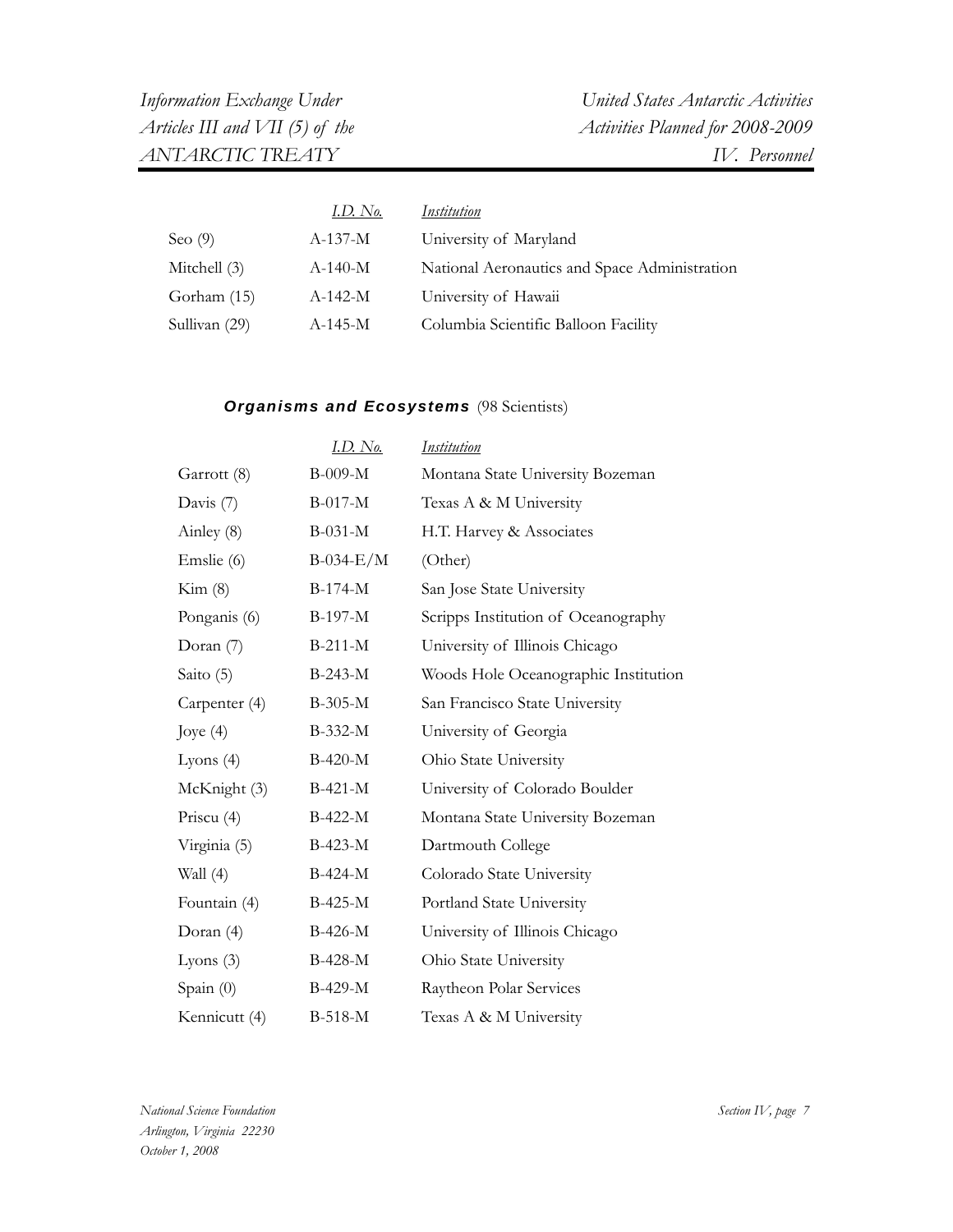## *Earth Sciences* (116 Scientists)

|                  | <u>I.D. No.</u> | Institution                                   |
|------------------|-----------------|-----------------------------------------------|
| Pekar $(14)$     | $G-049-M$       | City University of New York/Queens College    |
| Nyblade $(10)$   | $G-055-M$       | Pennsylvania State University                 |
| Harvey (7)       | $G-058-M$       | Case Western Reserve University               |
| Bell $(8)$       | $G-065-M$       | Columbia University                           |
| Bender (5)       | $G-070-M$       | Princeton University                          |
| Kemerait (7)     | $G-078-M$       | United States Air Force                       |
| Kyle $(10)$      | $G-081-M$       | New Mexico Institute of Mining and Technology |
| Miller (8)       | $G-093-M$       | Vanderbilt University                         |
| Blankenship (9)  | $G-098-M$       | University of Texas Austin                    |
| Sletten (5)      | $G-121-M$       | University of Washington                      |
| Gillies (3)      | $G-167-M$       | Desert Research Institute                     |
| Ashworth (6)     | $G-294-M$       | (Other)                                       |
| Johns $(3)$      | G-296- $M/S$    | <b>UNAVCO</b>                                 |
| Stone $(2)$      | $G-433-M$       | University of Washington                      |
| Morin $(6)$      | $G-434-M$       | University of Minnesota                       |
| Huerta (7)       | $G-437-M$       | (Other)                                       |
| Mukhopadhyay (4) | $G-438-M$       | Harvard University                            |
| Staudigel (2)    | $G-439-M$       | Scripps Institution of Oceanography           |

## *Glaciology* (51 Scientists*)*

|               | I.D. No.  | Institution                     |
|---------------|-----------|---------------------------------|
| Frey $(2)$    | $I-151-M$ | University of California Merced |
| Albert $(15)$ | $I-155-M$ | Dartmouth College               |
| Joughin (1)   | $I-157-M$ | University of Washington        |
| Alley $(1)$   | $I-168-M$ | Pennsylvania State University   |
| Gogineni (0)  | $I-185-M$ | University of Kansas Lawrence   |
| Gogineni (6)  | $I-188-M$ | University of Kansas Lawrence   |
| Gogineni (0)  | $I-189-M$ | University of Kansas Lawrence   |

*National Science Foundation Arlington, Virginia 22230 October 1, 2008*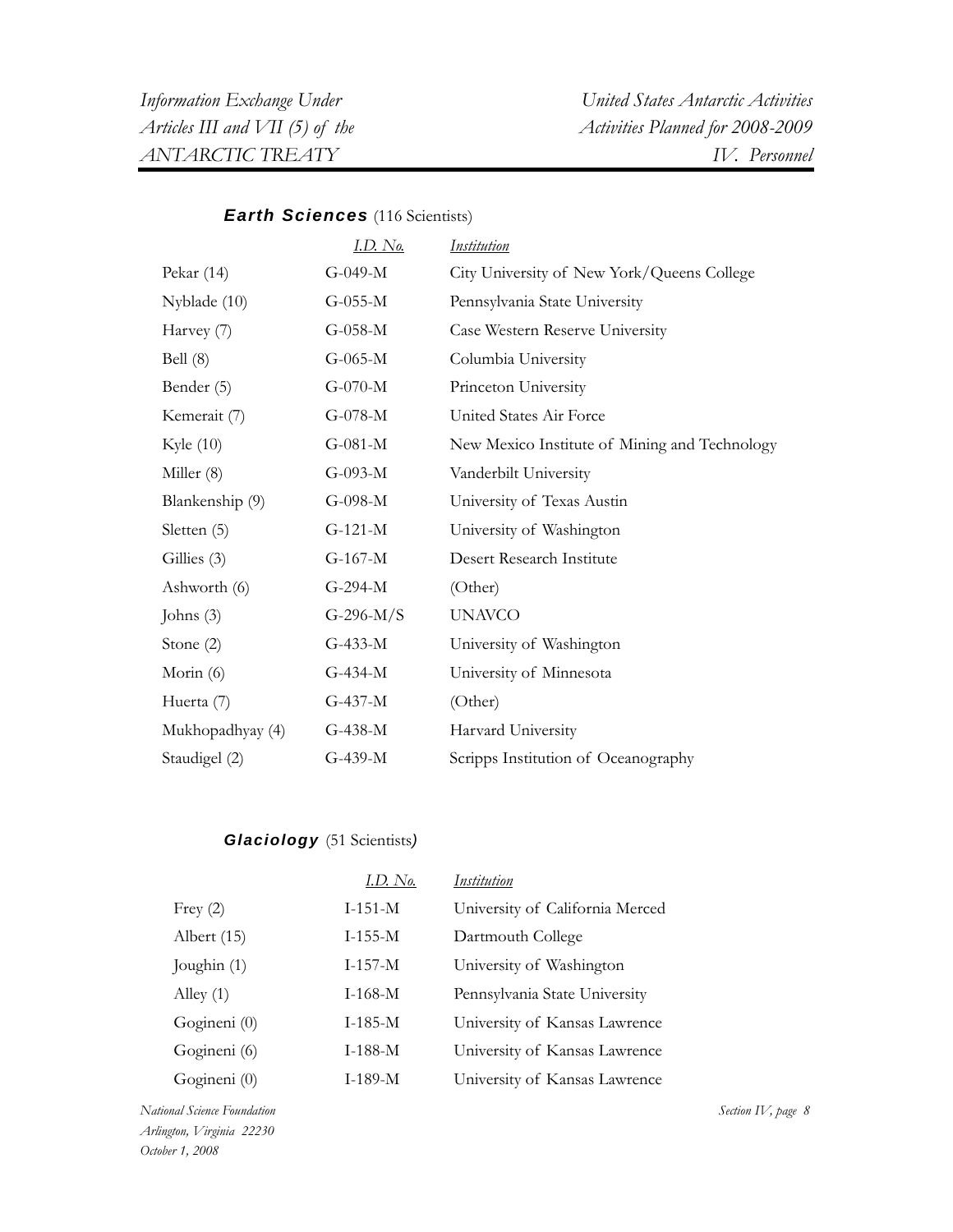|                    | I.D. No.      | Institution                         |
|--------------------|---------------|-------------------------------------|
| Hall $(6)$         | $I-196-M$     | The University of Maine             |
| Anandakrishnan (2) | $I-205-M$     | Pennsylvania State University       |
| Tulaczyk (4)       | $I - 345 - M$ | University of California Santa Cruz |
| Taylor $(12)$      | $I-477-M$     | Desert Research Institute           |
| Schumann (2)       | $I-478-M$     | United States Geological Survey     |

## *Ocean & Atmospheric Sciences* (10 Scientists)

|               | I.D. No.  | Institution                     |
|---------------|-----------|---------------------------------|
| Stearns (2)   | $O-202-M$ | University of Wisconsin Madison |
| Lazzara $(6)$ | $O-283-M$ | University of Wisconsin Madison |
| Cassano $(2)$ | $O-400-M$ | University of Colorado Boulder  |
|               |           | (Go to next page)               |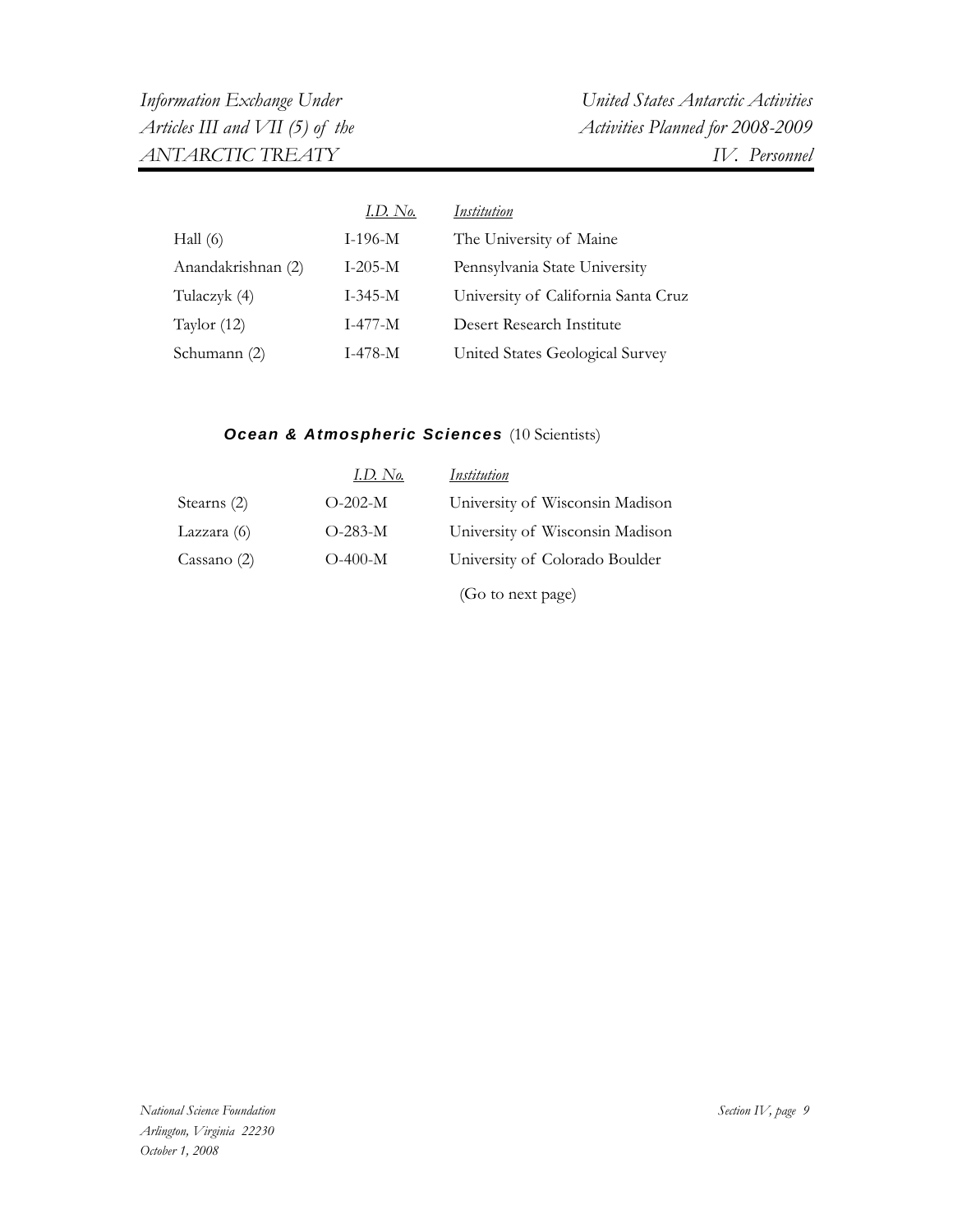#### *Technical Projects (123 Personnel)*

|                 | <u>I.D. No.</u> | <b>Institution</b> |
|-----------------|-----------------|--------------------|
| Booth $(2)$     | $R-513-M$       | (Other)            |
| Kenry (8)       | $R-751-M$       | (Other)            |
| Robbins (2)     | R-756-M         | (Other)            |
| Carroll (4)     | R-760-M         | (Other)            |
| Buckley (2)     | $R-761-M$       | (Other)            |
| Johnson $(0)$   | $R-764-M$       | (Other)            |
| Crist(1)        | $R-774-M$       | (Other)            |
| Cook(1)         | R-778-M         | (Other)            |
| Cook(0)         | R-779-M         | (Other)            |
| Johnson (2)     | R-780-M         | (Other)            |
| Furnish (1)     | $R-800-M$       | (Other)            |
| Christensen (7) | R-805-M         | (Other)            |
| Schoenwald (0)  | $R-811-M$       | (Other)            |
| Taube (0)       | R-822-M         | (Other)            |
| Murray (1)      | R-825-M         | (Other)            |
| Sucher (7)      | R-831-M         | (Other)            |
| Scott $(0)$     | R-834-M         | (Other)            |
| Sliester (1)    | R-837-M         | (Other)            |
| Campbell (9)    | R-840-M         | (Other)            |
| Haywood (1)     | $R-841-M$       | (Other)            |
| Mazzeo (3)      | R-849-M         | (Other)            |
| Kauffman (1)    | R-876-M         | (Other)            |
| Johnson $(0)$   | R-877-M         | (Other)            |
| Hess $(1)$      | R-881-M         | (Other)            |
| de Lore (16)    | R-961-M         | (Other)            |
| Bentley (14)    | $T-350-M$       | (Other)            |
| Szuberla (6)    | T-396-M         | (Other)            |
| Loutitt (15)    | $T-500-M$       | (Other)            |

*National Science Foundation Arlington, Virginia 22230 October 1, 2008*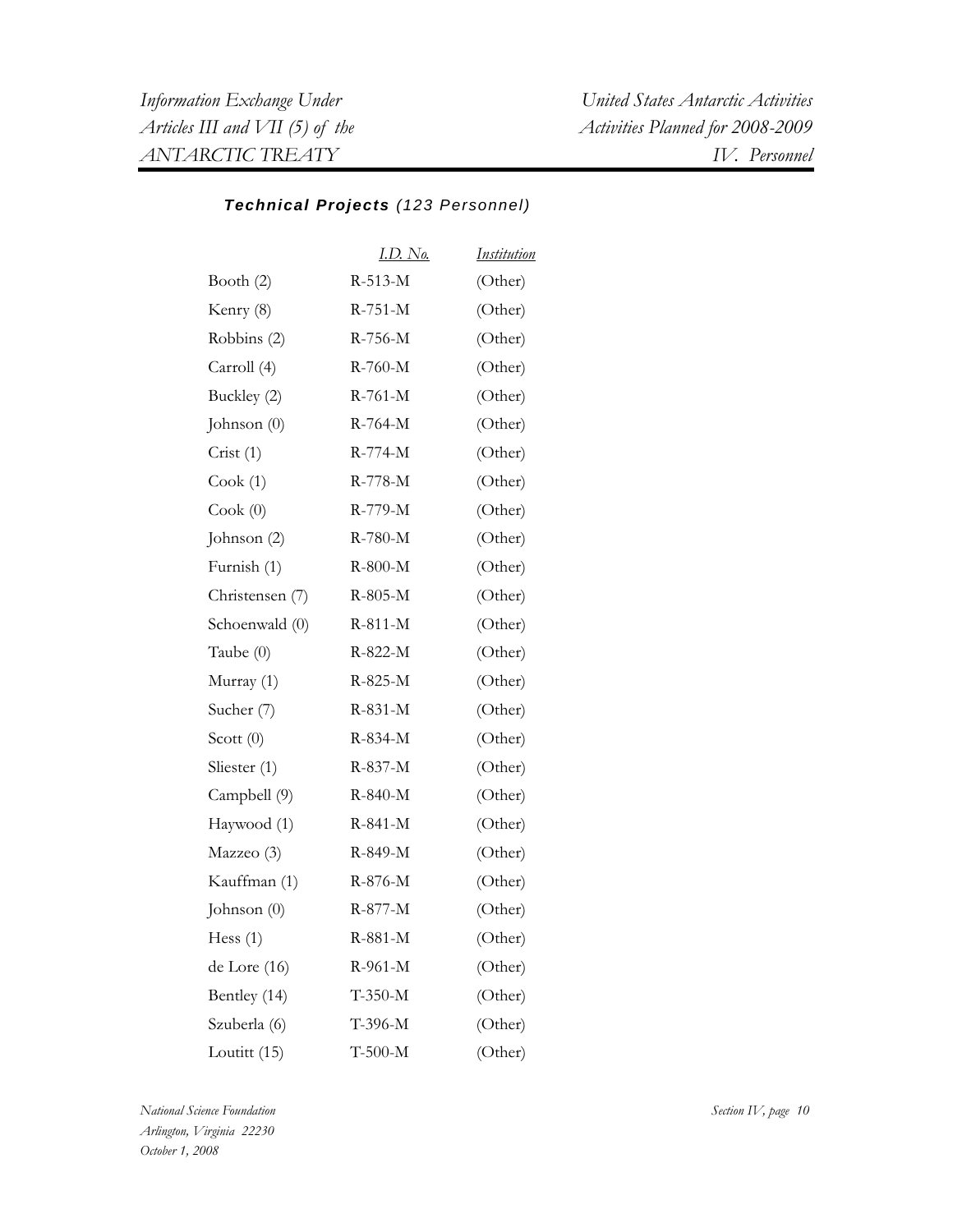| Kolden (2)     | $T-911-M$ | (Other) |
|----------------|-----------|---------|
| Griffin $(11)$ | $T-927-M$ | (Other) |
| Comberiate (5) | T-966-M   | NASA    |

## Writers & Artists Program (4 Personnel)

|                             | I.D. No. | Institution                            |
|-----------------------------|----------|----------------------------------------|
| Blatt $(1)$                 | W-467-M  | (Other)                                |
| Noble $(1)$                 | W-468-M  | (Other)                                |
| Hersko $(1)$                | W-479-M  | California State University San Marcos |
| Bartalos Von<br>Nagymad (1) | W-481-M  | (Other)                                |

## **SOUTH POLE STATION** (162 Scientists)

## *Aeronomy & Astrophysics* (139 Scientists)

|                 | <u>I.D. No.</u> | <u>Institution</u>                   |
|-----------------|-----------------|--------------------------------------|
| Lange $(7)$     | $A-033-S$       | California Institute of Technology   |
| Kovac $(4)$     | $A-039-S$       | California Institute of Technology   |
| Engebretson (2) | $A-102-M/S$     | Augsburg College                     |
| Mende $(1)$     | $A-104-S$       | University of California Berkeley    |
| Inan(2)         | $A-108-S$       | Stanford University                  |
| Hernandez (4)   | $A-110-M/S$     | University of Washington             |
| Weatherwax (3)  | $A-111-M/S$     | Siena College                        |
| Taylor $(1)$    | A-119-S         | Utah State University                |
| LaBelle $(0)$   | $A-128-S$       | Dartmouth College                    |
| Sivjee $(2)$    | $A-129-S$       | Embry Riddle Aeronautical University |
| Palo $(5)$      | $A-284-S$       | University of Colorado Boulder       |
| Halzen (87)     | $A-333-S$       | University of Wisconsin Madison      |

*National Science Foundation Arlington, Virginia 22230 October 1, 2008*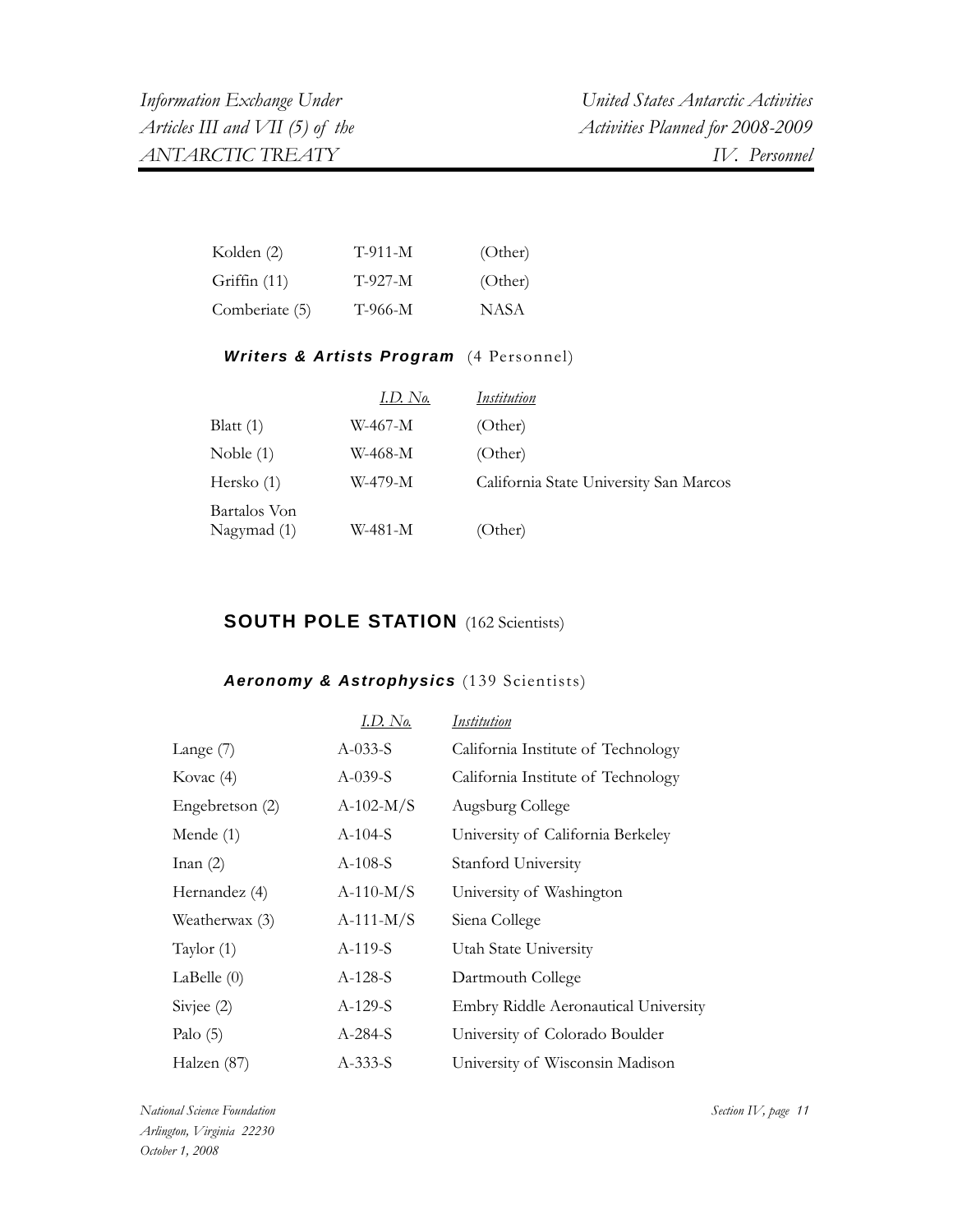|                | I.D. No.  | Institution           |
|----------------|-----------|-----------------------|
| Carlstrom (4)  | $A-370-S$ | University of Chicago |
| Carlstrom (17) | A-379-S   | University of Chicago |

#### **Organisms and Ecosystems** (0 Scientists)

*Earth Sciences (6* Scientists*)*

|             | $I.D.$ No.  | Institution                            |
|-------------|-------------|----------------------------------------|
|             |             | Incorporated Research Institutions for |
| Butler (3)  | $G-090-P/S$ | Seismology                             |
| Johns $(3)$ | G-296-M/S   | UNAVCO                                 |

| <b>Glaciology</b> (4 Scientists) |         |  |
|----------------------------------|---------|--|
|                                  | $ID$ Na |  |

|           | $LD.$ No. | Institution                     |
|-----------|-----------|---------------------------------|
| Aydin (4) | I-344-S   | University of California Irvine |

### *Ocean & Atmospheric Sciences* (12 Scientist)

|            | $I.D.$ No. | Institution                                        |
|------------|------------|----------------------------------------------------|
| Lawson (5) | $O-226-S$  | SPEC, Inc.                                         |
| Butler (7) | $O-257-S$  | National Oceanic and Atmospheric<br>Administration |

### Writers & Artists Program (1 Personnel)

|           | $LD.$ No. |         | Institution |
|-----------|-----------|---------|-------------|
| Panek (1) | W-483-S   | (Other) |             |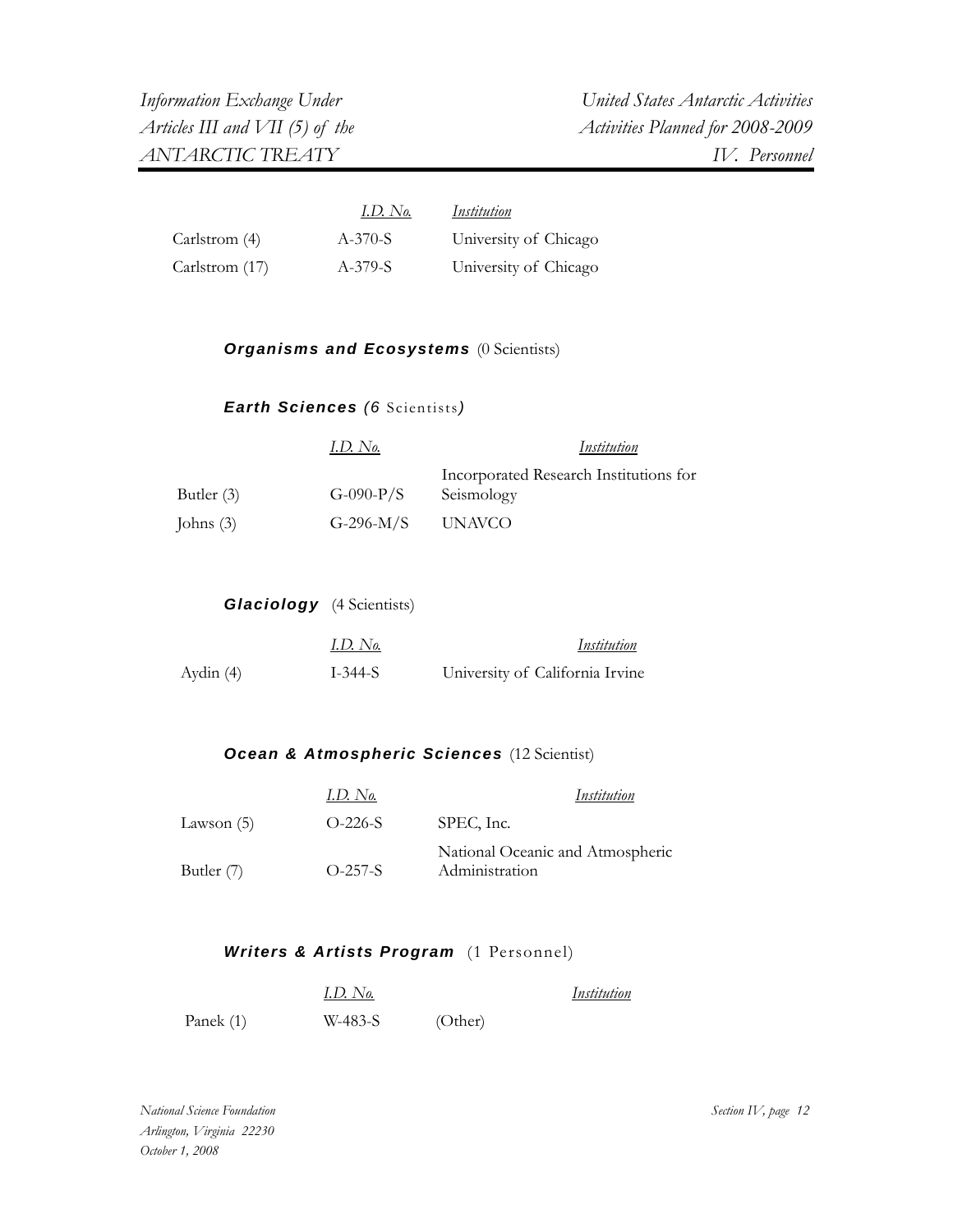## **PALMER STATION** (45 Scientists)

*Aeronomy & Astrophysics* (0 Scientist)

|            | I.D. No.  | Institution         |
|------------|-----------|---------------------|
| Inan $(0)$ | $A-306-P$ | Stanford University |

#### *Organisms and Ecosystems (*24 Scientists)

|               | I.D. No.    | <i><u><b>Institution</b></u></i>   |
|---------------|-------------|------------------------------------|
| DeVries (5)   | $B-005-L/P$ | University of Illinois Urbana      |
| Fraser (6)    | $B-013-L/P$ | Polar Oceans Research Group        |
| Schofield (6) | $B-019-L/P$ | Rutgers University                 |
| Ducklow (7)   | $B-045-L/P$ | Marine Biological Laboratory (MBL) |

#### *Earth Sciences (3 Scientists)*

|            | I.D. No.    | Institution                                          |
|------------|-------------|------------------------------------------------------|
| Butler (3) | $G-090-P/S$ | Incorporated Research Institutions<br>for Seismology |

#### *Ocean & Atmospheric Sciences* (0 Scientists)

|              | $LD.$ No. | Institution                      |
|--------------|-----------|----------------------------------|
|              |           | National Oceanic and Atmospheric |
| Butler $(0)$ | $O-264-P$ | Administration                   |

*National Science Foundation Arlington, Virginia 22230 October 1, 2008*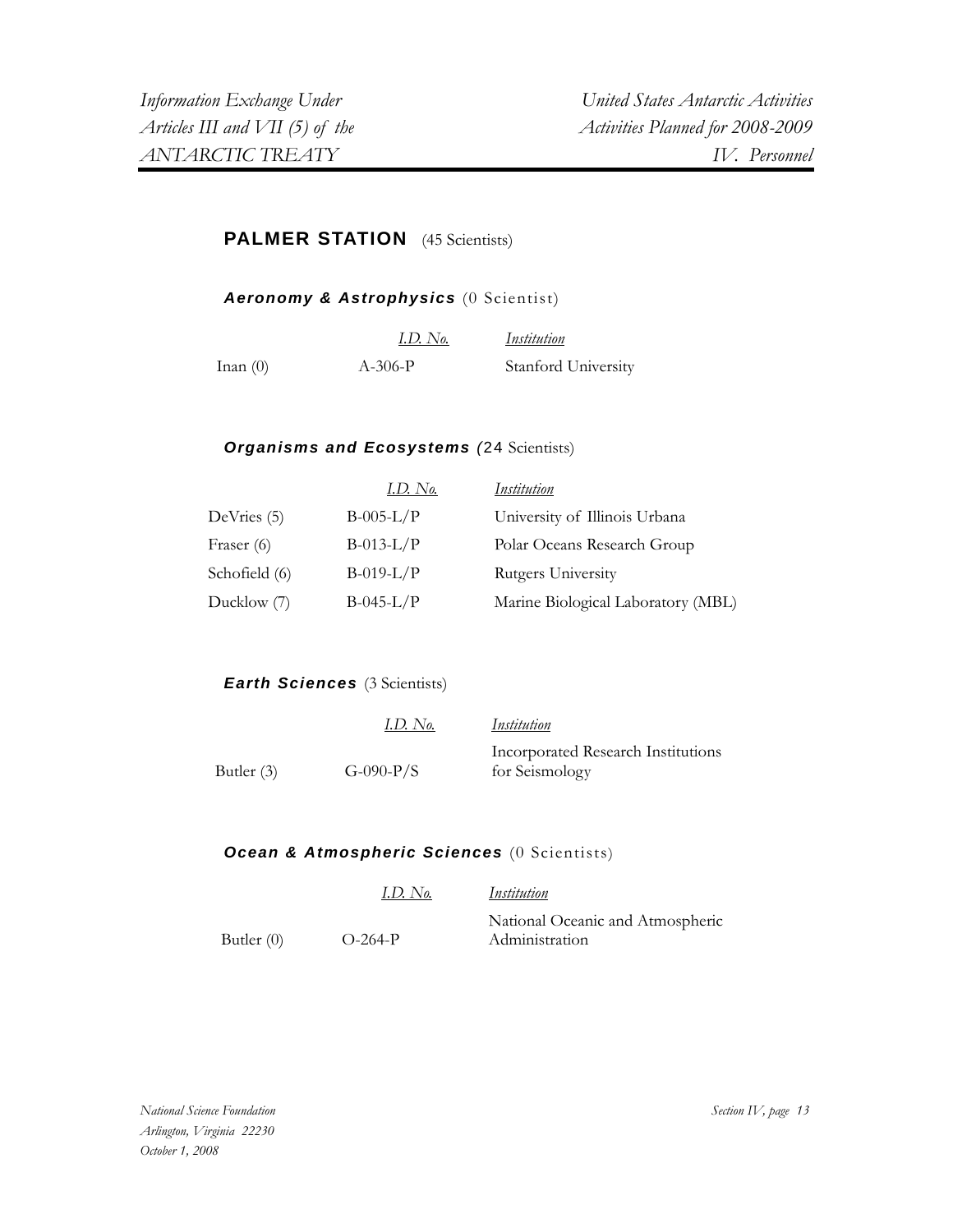#### Writers & Artists Program (14 Personnel)

|             | I.D. No.     | Institution                        |
|-------------|--------------|------------------------------------|
| Wu (9)      | $Y$ -608-M/P | (Other)                            |
| Neill $(5)$ | Y-609-P      | Marine Biological Laboratory (MBL) |

## **R/V Laurence M. Gould** (34 Scientists)

#### **Organisms and Ecosystems** (31 Scientists)

|               | <u>I.D. No.</u> | Institution                           |
|---------------|-----------------|---------------------------------------|
| DeVries (5)   | $B-005-L/P$     | University of Illinois Urbana         |
| Fraser (6)    | $B-013-L/P$     | Polar Oceans Research Group           |
| Schofield (6) | $B-019-L/P$     | Rutgers University                    |
| Steinberg (6) | $B-020-L$       | Virginia Institute of Marine Sciences |
| Martinson (1) | $B-021-L$       | Columbia University                   |
| Ducklow (7)   | $B-045-L/P$     | Marine Biological Laboratory (MBL)    |

#### *Earth Sciences* (0 Scientists)

#### **Ocean & Atmospheric Sciences** (0 Scientists)

|                 | 1.D. No.  | Institution                         |
|-----------------|-----------|-------------------------------------|
| Martinson $(0)$ | $O-241-L$ | Columbia University                 |
| Sprintall (0)   | $O-260-L$ | Scripps Institution of Oceanography |
| Chereskin $(0)$ | $O-317-L$ | University of California San Diego  |